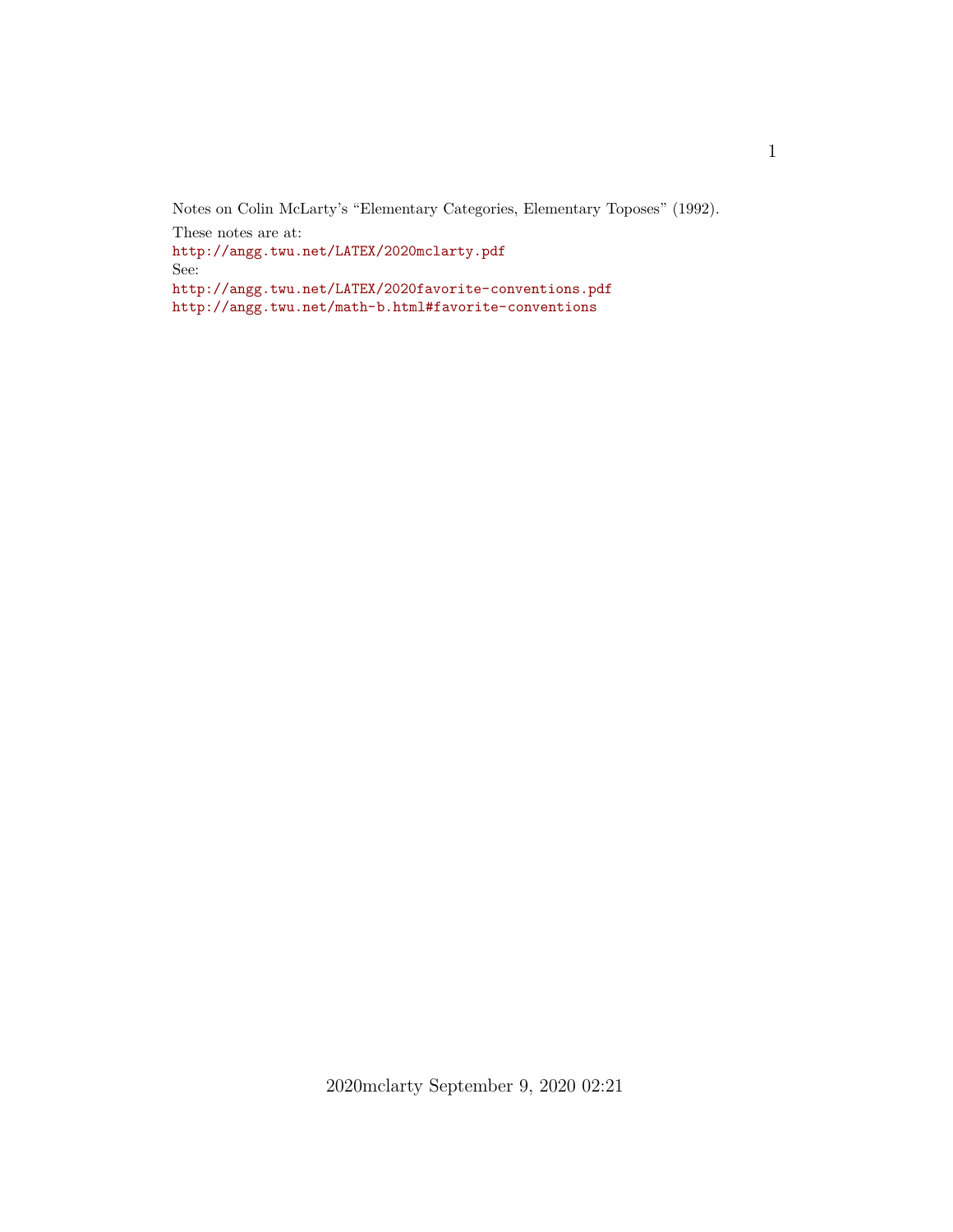## **13.3. Conjunction and intersection**

The arrow t is sometimes called the *generic sub-object* because it is a subobject of  $\Omega$  itself, and every sub-object is a pullback of it along exactly one arrow. There is also a generic pair of sub-objects, namely  $t \times \Omega : 1 \times \Omega \to \Omega \times \Omega$ and  $\Omega \times t : \Omega \times 1 \to \Omega \times \Omega$ .

Theorem 13.2. Given any pair of sub-objects of an object  $A, r: R \rightarrow A$ and  $s : S \rightarrowtail A$ , there is a unique arrow  $u : A \rightarrow \Omega \times \Omega$  that makes both the (lower) squares below pullbacks, and that arrow is  $u := \langle \chi_r, \chi_s \rangle$ :



Proof. Consider the following diagram:



The left-hand square is a pullback iff the outer rectangle is; that is, iff  $p_1 \circ u =$  $\chi_s$ . Similarly,  $p_2 \circ u = \chi_r$ .

2020mclarty September 9, 2020 02:21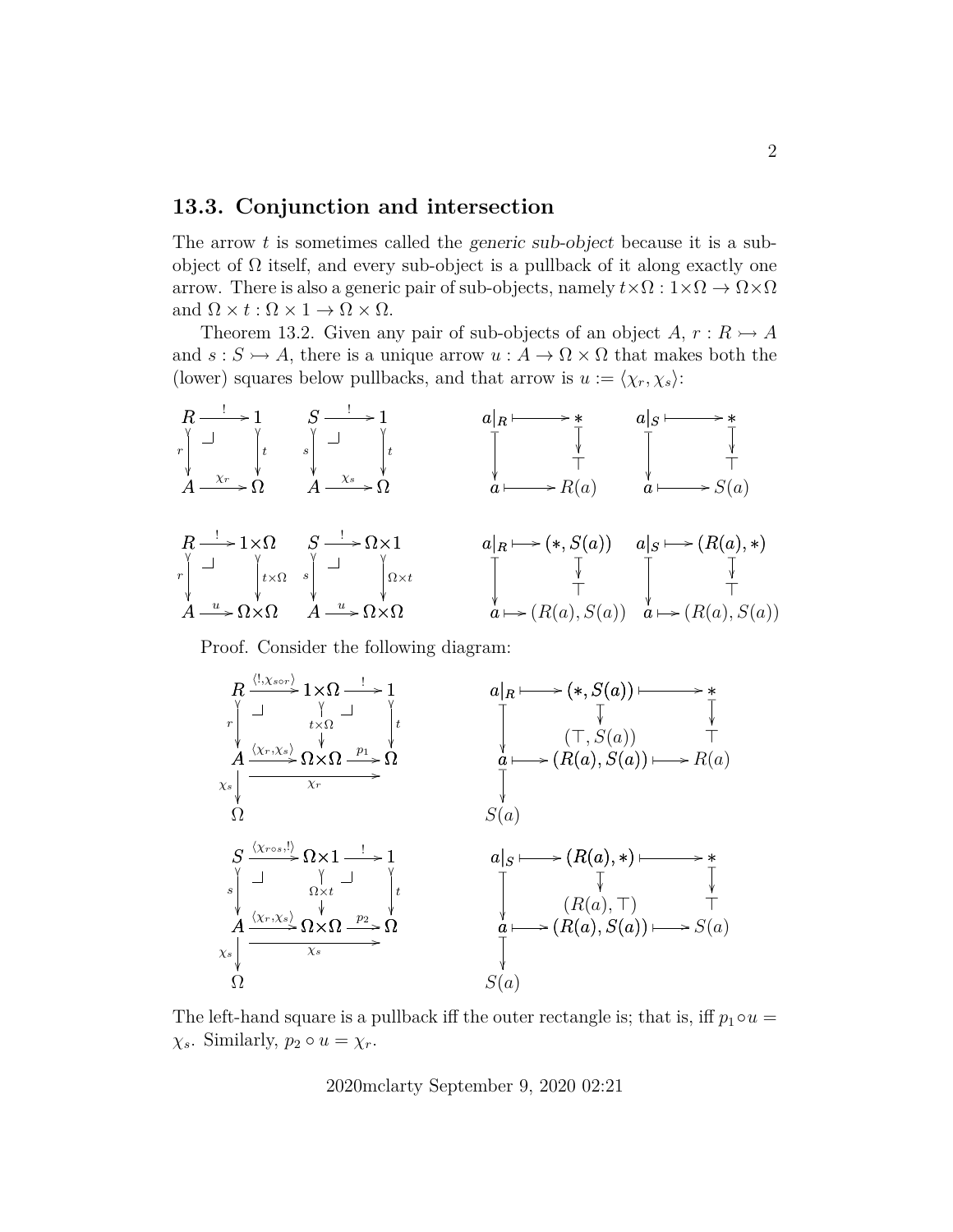## **21. Topologies**

Theorem 21.1. For any topology  $j$ , subobjects  $s$  and  $w$  of  $A$ , and arrow  $f : B \to A$ :

(1)  $s \subseteq \overline{s}$ ,  $(2)$   $\overline{s} \equiv \overline{\overline{s}},$ 

 $(3)$   $\overline{(s \cap w)} \equiv \overline{s} \cap \overline{w}$ ,

- (4) if  $s \subseteq w$  then  $\overline{s} \subseteq \overline{w}$ ,
- (5) the *j*-closure of  $f^{-1}(s)$  is  $f^{-1}(\overline{s})$ .

We say the the  $j$ -closure operator is inflationary, idempotent, it preserves intersections, it preserves order, and it is stable under pullback.

Here are the constructions.

(Thx to David Michael Roberts for helping me with item (1)!)

(1) The arrow  $S \rightarrow \overline{S}$  is a factorization through a pullback:



(2) Idempotent: we have  $\overline{\overline{s}} = (j \circ j \circ \chi_s)^{-1}(t) = (j \circ \chi_s)^{-1}(t) = \overline{s}$ , so  $\overline{\overline{s}}$ and  $\overline{s}$  are the same subobject and  $\overline{S} \rightarrowtail \overline{\overline{S}}$  is the identity map.



2020mclarty September 9, 2020 02:21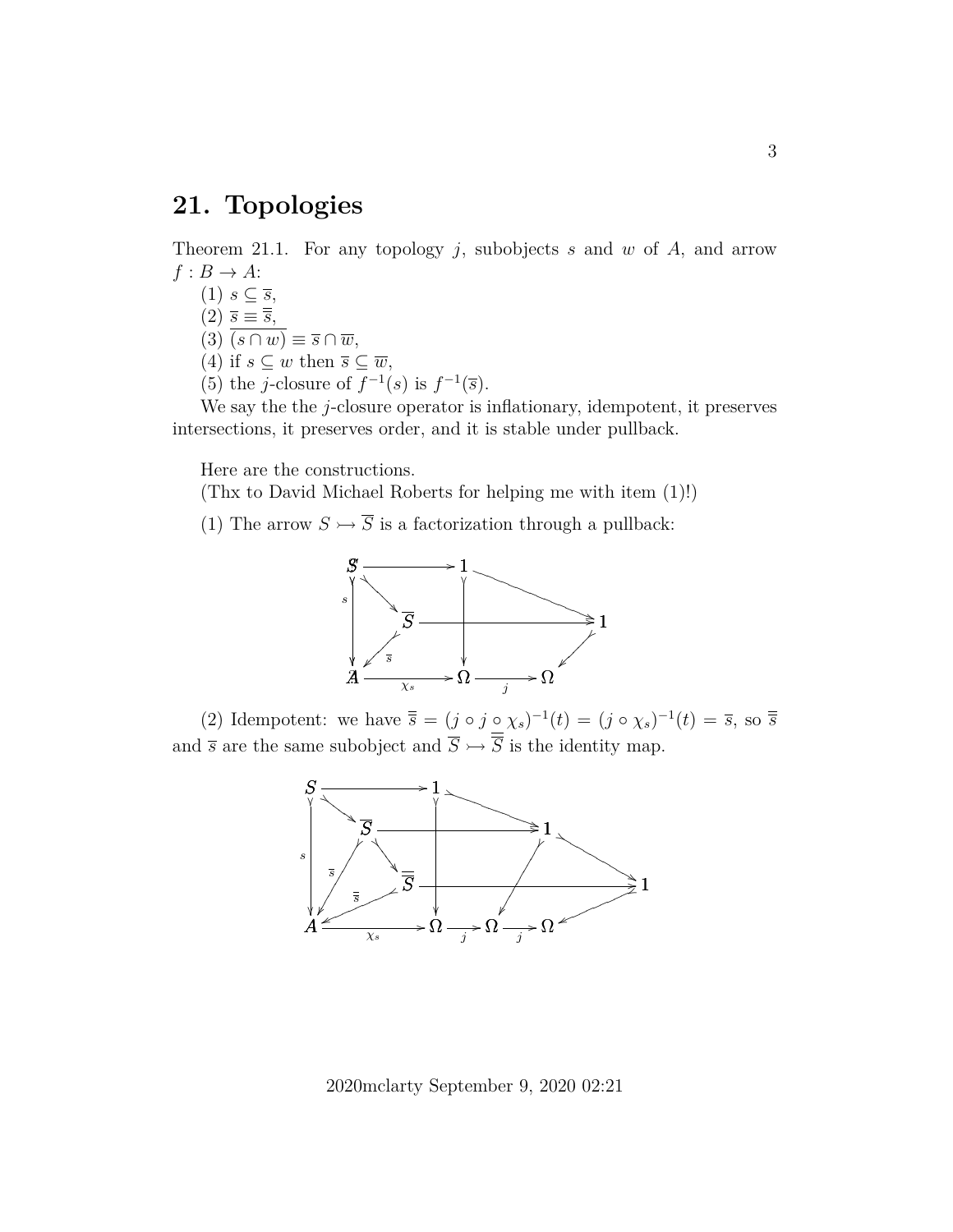(3) Preserves intersections:

A Ω × Ω hχs,χwi /Ω Ω <sup>∧</sup> / Ω × Ω j×j Ω j Ω <sup>∧</sup> / a (P(a), Q(a)) ✤ /P(a) ∧ Q(a) ✤ / (P(a), Q(a)) ❴ P(a) ∧ Q(a) ❴ P(a) ∧ Q(a) ✤ / j ◦ ∧ ◦ hχs, χwi = j ◦ χs∩<sup>w</sup> = χs∩<sup>w</sup> j ◦ ∧ ◦ hχs, χwi = ∧ ◦ (j × j) ◦ hχs, χwi = ∧ ◦ hj ◦ χs, j ◦ χwi = ∧ ◦ hχs, χwi = χs∩<sup>w</sup>

(4) Preserves order:

| $s \subseteq w$                                 | $P \leq Q$       |
|-------------------------------------------------|------------------|
| $s = s \cap w$                                  | $P = P \wedge Q$ |
| $\overline{s} = s \cap w$                       | $P = P \wedge Q$ |
| $\overline{s} = \overline{s} \cap \overline{w}$ | $P = P \wedge Q$ |
| $\overline{s} \subset \overline{w}$             | $P \leq Q$       |

(5) Stable under pullback. Here  $W$  is a subobject of  $B$ , not of  $A$ :



2020mclarty September 9, 2020 02:21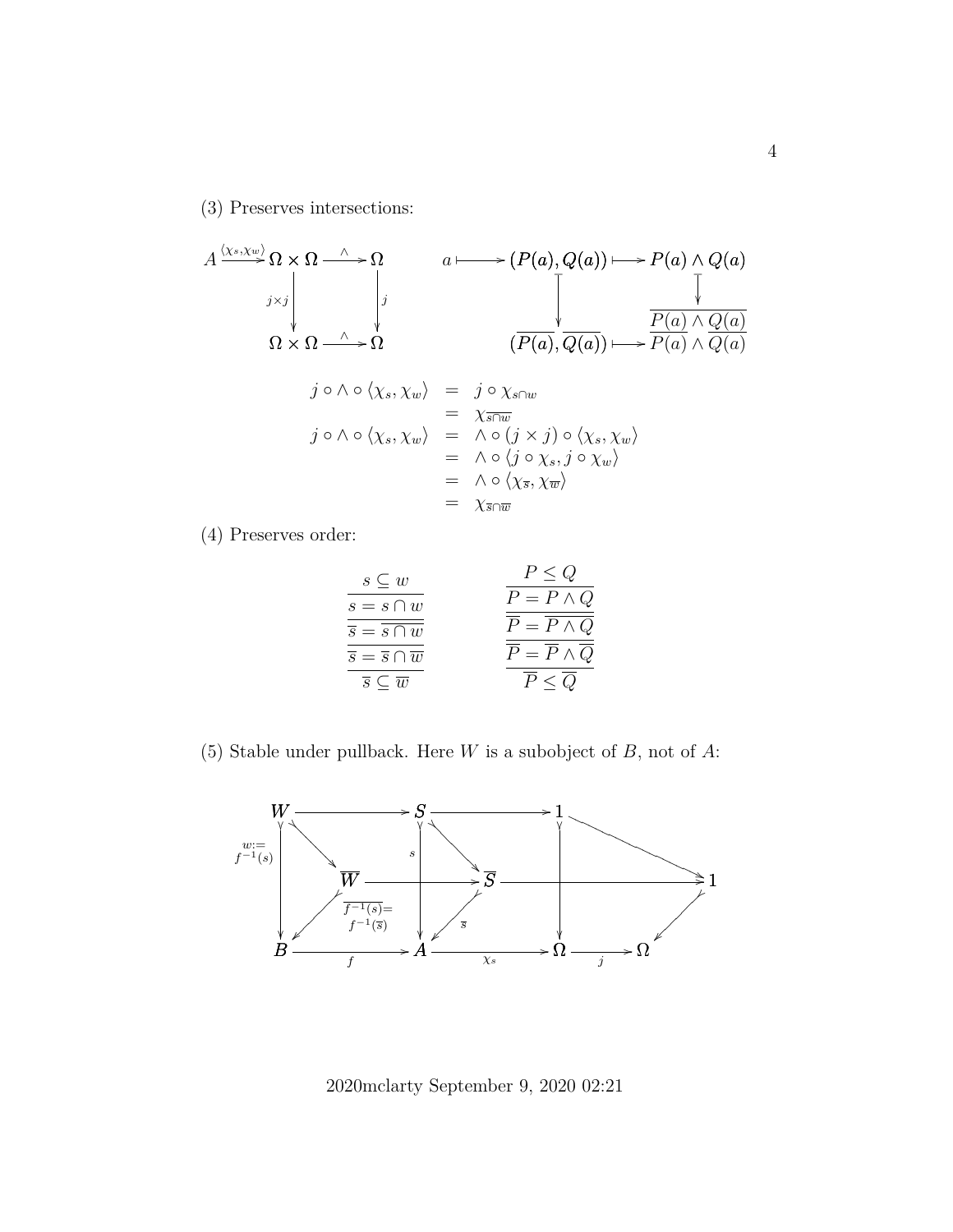## **Some consequences of stability by pullbacks**

**Theorem.** If  $\alpha \subseteq \beta$  are subobjects of C with mediating map  $\iota : A \rightarrow B$ , as in the first triangle below, then we have  $\bar{\iota} = \bar{\beta}^{-1}(\alpha) = \beta^{-1}(\bar{\alpha})$ . If  $\alpha : A \rightarrowtail C$ and  $\beta: B \rightarrowtail C$  then the domain of  $\overline{\iota} = \beta^{-1}(\overline{\alpha})$  is  $\overline{A} \cap B$ . Proof:



**First corollary.** Take any monic  $s : S \rightarrowtail A$ ; its closure is  $\overline{s} : \overline{S} \rightarrowtail A$ . Call its mediating map  $\iota : S \rightarrow \overline{S}$ . Then  $\overline{\iota} = id_{\overline{S}} : \overline{S} \rightarrow \overline{S}$ . Proof:



**Two definitions: dense and closed.** Take a monic  $s : S \rightarrow A$ . We say that s is dense when  $\overline{s} = id_A$ , i.e., when  $\overline{S} = A$ . And we say that s is closed when  $\overline{s} = s$ , i.e., when  $\overline{S} = S$ .

Note that for any monic  $s : S \rightarrow A$  with mediating map  $\iota : S \rightarrow \overline{S}$ this mediating map is dense (by the First Corollary) and  $\bar{s}$  is closed (because  $\overline{\overline{s}} = \overline{s}$ ).

2020mclarty September 9, 2020 02:21